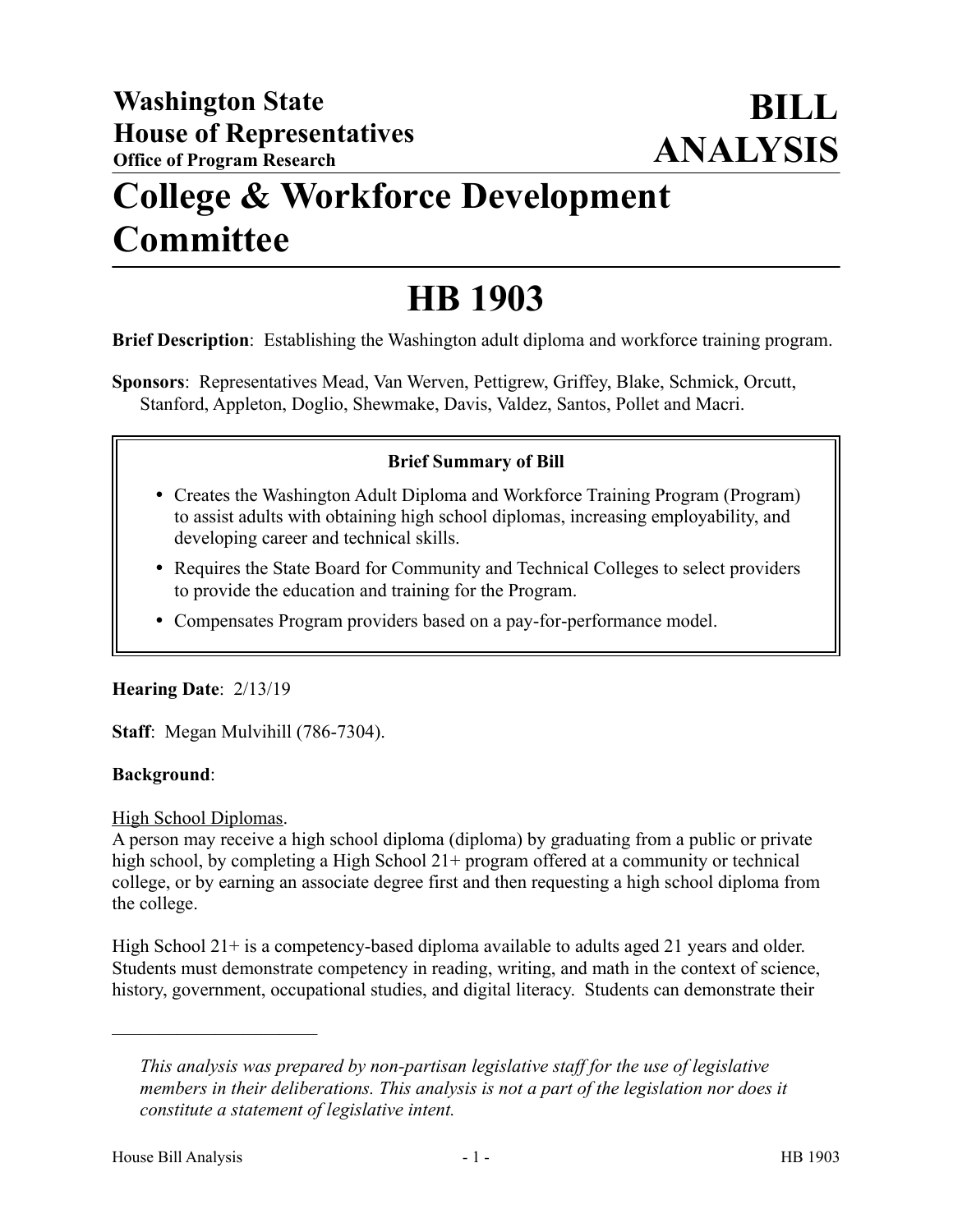knowledge in a variety of ways, including: a prior learning portfolio; high school and college transcripts; and work, life, and military experience.

## High School Equivalency Certificate.

A high school equivalency certificate is a certificate issued jointly by the State Board for Community and Technical Colleges (SBCTC) and the Superintendent of Public Instruction (Superintendent). It indicates that the holder has attained standard scores at or above the minimum proficiency level on the high school equivalency test. In Washington, the General Education Development (GED) test is the high school equivalency test. The GED consists of four content areas: reasoning through language arts, mathematical reasoning, science, and social studies. The State Board of Education adopts rules governing the eligibility of persons aged 16 to 18 to take a test and earn a high school equivalency certificate.

## Adult Diploma Programs.

Michigan, Ohio, and Utah have implemented adult diploma programs in which adults who have aged out of the high school system can attend training to earn both a state-issued high school diploma and industry-recognized skills. The education and training are provided by third-party entities who are compensated based on pay-for-performance model.

## **Summary of Bill**:

The State Board for Community and Technical Colleges (SBCTC) must establish the Washington Adult Diploma and Workforce Training Program (Program). The purpose of the Program is to assist adults with obtaining a high school diploma, increasing their employability, and developing career and technical skills.

The SBCTC must maintain a list of approved providers who may deliver the education and training for the Program. Each year, the SBCTC must issue a Request for Qualifications from providers and within 30 days select providers for the approved provider list. The SBCTC must select providers based on criteria such as experience providing dropout recovery services, ability to provide academic skill intake assessment, ability to provide remediation coursework, and ability to provide career pathways coursework.

Providers selected for the list maintain their status as an approved provider unless they fail to meet performance standards. Approved providers who are selected to deliver the Program education and training must begin enrolling students no later than 30 days after they are selected.

Providers who are chosen to participate must be compensated based on performance milestones achieved for each enrolled adult student. Milestones include the following:

- \$175 for each half-credit completed;
- \$250 for each employability skills certification program completed;
- \$250 for the attainment of an industry-recognized credential requiring up to 50 hours of training;
- \$500 for the attainment of an industry-recognized credential requiring between 51 and 100 hours of training;
- \$750 for the attainment of an industry-recognized credential requiring more than 100 hours of training; and
- \$1,000 for the attainment of an accredited high school diploma.